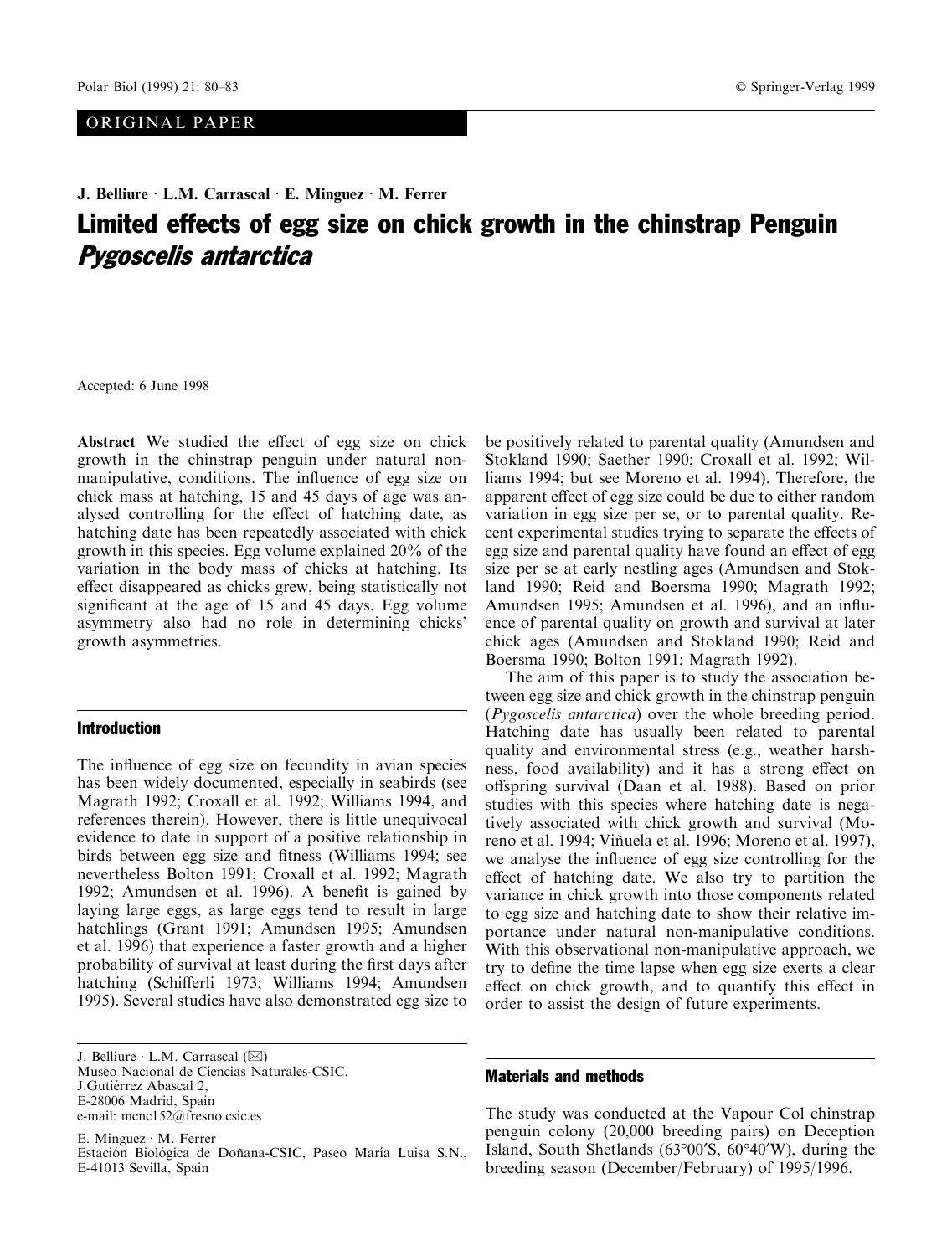During incubation, we marked 50 nests with numbered sticks. All the nests contained two-egg clutches (the modal clutch size in this species). We tried to visit nests daily before hatching of the chicks, and only those nests where hatching was determined with precision were considered for the study. In order to reduce differences in the parental quality of the sampled nests, we performed the analyses with those nests in which both chicks were raised till at least 45 days of age. Beforehand, we had checked that survival till 45 days of age was not related to egg size  $(r = 0.05, P > 0.05,$  $n = 50$ ). By this sample reduction, we tried to obtain the best conditions to test the role of the egg size per se, under natural non-manipulative conditions, on chick growth in the chinstrap penguin. Final sample size was then 37 nests (13 nests were not considered due to imprecisions in estimation of hatching date, and chick mortality before 45 days of age).

One of the authors (J.B.) measured egg length and maximum width to the nearest 0.01 mm with digital calipers. Egg volume was calculated according to the formula of Hoyt (1979): volume =  $0.51 \times$  length  $\times$ width<sup>2</sup>.

Chicks were individually marked with an indelible felt pen. At the age of  $17-21$  days chicks were banded with standard metallic flipper bands (Lambournes) before the formation of crèches. Chicks were weighed after hatching (1.0  $\pm$  0.8 days), and at the ages of 15 (15.4  $\pm$  0.6) and 45 (45.2  $\pm$  2.5) days.

The relationship between average egg volume and average body mass at 1, 15 and 45 days of age, controlling for the effect of hatching date, was analysed by means of multiple regression analyses. All regression models also included chick age when chicks were measured as an independent variable, to control the effect of inter-clutch differences in chick age due to sampling limitations (e.g. bad weather conditions). The effect size of each independent variable (partial  $\eta$  squared) was estimated to quantify the percentage of variance in body mass explained by the egg volume controlling for the effects of chick age when measured and hatching date. The same procedure was used in the study of withinbrood variability in body mass (asymmetry), using chick age when measured, hatching asynchrony and withinclutch variation in egg volume. Asymmetry was estimated as the absolute diference between chicks (body mass) or eggs (volume) divided by the mean and expressed in percentage.

For all analyses, we averaged both nest parameters (egg volume or chick body mass) to avoid the lack of statistical independence associated to members of the same nest. Normality and homocedascity were checked for variables and the residuals of the regression models. All regression analyses were calculated using SPSS 6.0 (Norusis 1992). Means are reported  $\pm$  standard deviation (SD). Sequential Bonferroni correction (Rice 1989; Chandler 1995) has been applied to results of statistical tests (two-tailed tests).

## 81

#### **Results**

We measured 74 eggs from 37 clutches that hatched. The mean length of the eggs was  $67.0 \pm 2.4$  mm, and the mean breadth of the eggs was  $52.2 \pm 1.6$  mm. Egg volume per nest had a mean of  $91.5 \pm 8.1 \text{ cm}^3$ , with a range of  $76.9-115.7$  cm<sup>3</sup> and a coefficient of variation of 8.8%. Of the amount of egg volume variability observed in the 74 eggs of the 37 nests, 90.9% was accounted for by inter-clutch differences, while  $9.1\%$  was due to intracluch differences in egg volume. Accordingly, intrabrood asymmetry in the egg volume was consistently low:  $4.2 \pm 3.2\%$ .

Hatching occurred between 18 and 29 December, with a median hatching date of 22 December (for 37 different nests), and was not associated with egg volume  $(r = 0.039, n = 37, P = 0.820)$ . Average hatching asynchrony was  $0.9 \pm 0.8$  days ( $n = 37$ ), and was not related to within-clutch egg volume asymmetry  $(r =$ 0.046,  $n = 37$ ,  $P = 0.789$ .

Figure 1 shows the values for body mass of chicks at different ages. In hatchlings (chick age of 1 day), body mass was significantly related to egg volume and to hatching date (Table 1). At the ages of 15 and 45 days, the effects of egg volume and hatching date were not significant (Table 1). The amount of variance explained by egg volume was low during the breeding period (Table 1), decreasing the effect of egg volume with chick age (from 20.3% when hatchlings to 1.5% at 45 days). Hatching date explained 43.7% of the variation in body mass at hatching (Table 1), its effect being not significant at the age of 15 and 45 days.

Within-brood asymmetry in body mass was not significantly affected by within-clutch asymmetry in egg volume at any chick age (Table 1). Hatching asynchrony was only related to within-brood asymmetry in body mass at 15 days of age (Table 1). The percentage of



Fig. 1 Variation of mean body mass ( $\pm$  99% confidence interval) of chicks with age. Sample size is 37 nests (averaging the body mass of two chicks per nest)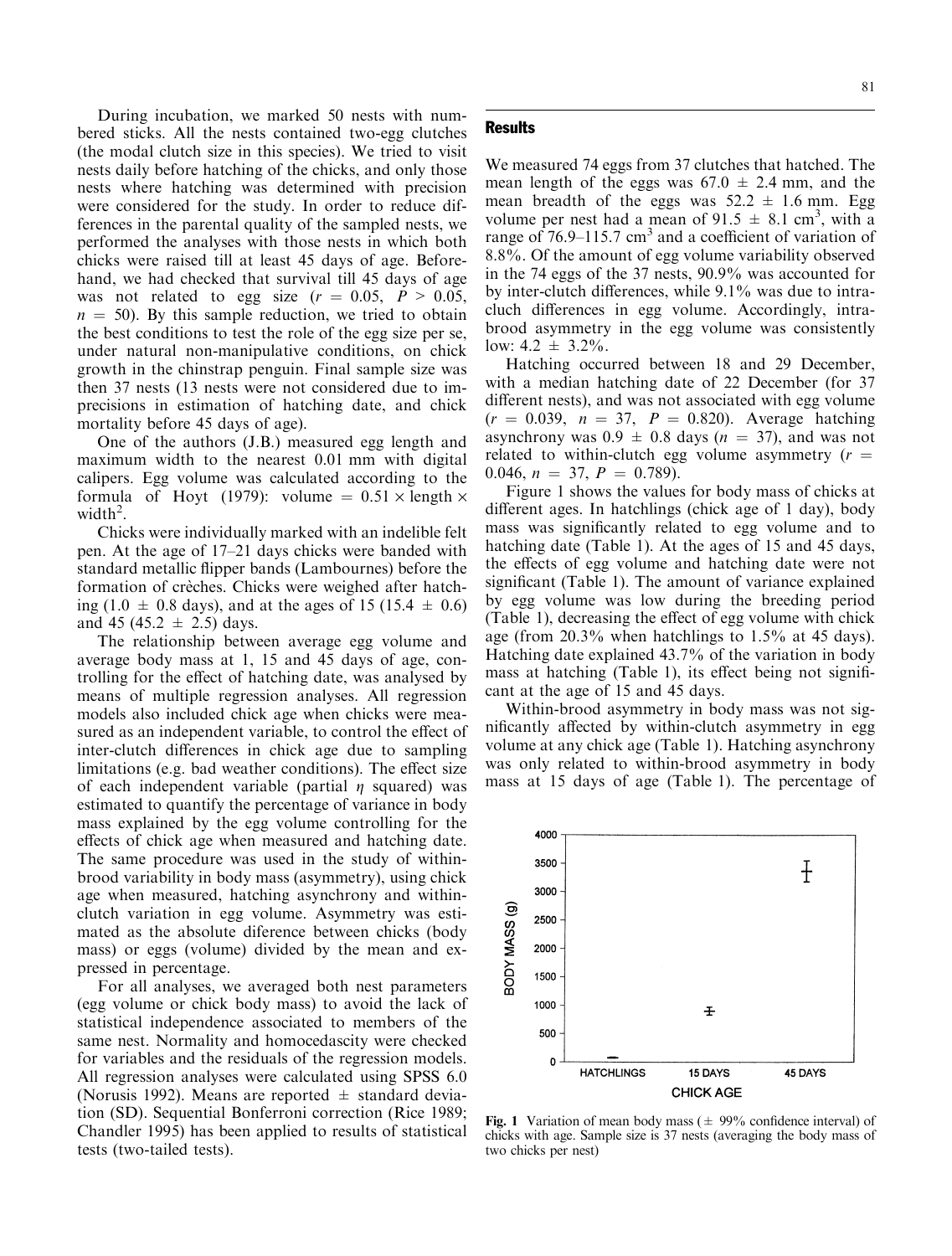Table 1 Multiple regression analyses explaining inter-clutch variation in body mass and within-brood asymmetry in body mass at three different stages of chick growth. Chick age at sampling was also included as an independent variable together with the other variables to control its distorting effect on regression results (see

Materials and methods). The standardised regression coefficients  $(\beta)$ , their significance levels  $(P)$  and the percentage of variance accounted for by each independent variable (%) are reported. Sample size is 37 in all cases.  $#$  indicates the effects that did not remain significant after the sequential Bonferroni correction

|                     | Hatchlings |               |             | 15 days |               |       | 45 days |               |             |
|---------------------|------------|---------------|-------------|---------|---------------|-------|---------|---------------|-------------|
|                     |            | $\frac{0}{0}$ | P           |         | $\frac{0}{0}$ | P     |         | $\frac{0}{0}$ | D           |
| Body mass           |            |               |             |         |               |       |         |               |             |
| Egg volume          | 0.33       | 20.3          | 0.007       | 0.11    | 1.3           | 0.510 | 0.12    | 1.5           | 0.488       |
| Hatching date       | 0.57       | 43.7          | 0.000       | 0.09    | 1.0           | 0.566 | $-1.11$ | 12.9          | $0.034^{#}$ |
| Body mass asymmetry |            |               |             |         |               |       |         |               |             |
| Egg asymmetry       | 0.06       | 0.6           | 0.667       | $-0.09$ | 1.2           | 0.930 | $-0.10$ | 0.1           | 0.595       |
| Hatching asynchrony | 0.41       | 12.0          | $0.042^{#}$ | 0.55    | 29.8          | 0.001 | 0.02    | 0.0           | 0.925       |

variability in body mass asymmetry among different broods explained by within-clutch egg asymmetry was very low  $( $2\%$ )$ , and did not show a clear pattern during chick growth (Table 1).

# **Discussion**

Average egg volume measured in our study does not differ from the value reported by Moreno et al. (1994) for the chinstrap penguin during the 1991/1992 breeding season in the Vapour Col colony (egg size:  $90.1 \text{ cm}^3$  as compared to  $91.5 \text{ cm}^3$  in our study; *t*-test for comparison of an expected mean with the mean of our data series:  $t = 1.10$ ;  $P = 0.28$ ). This lack of difference is also reflected in the percentage of intra-brood asymmetry in the egg volume, as the value of 4.2% from our study does not significantly differ from the value of  $4.4\%$ reported by Moreno et al. (1994;  $t = 0.38$ ;  $P = 0.71$ ). These results suggest an interannual constancy in the egg size for the chinstrap penguin in the Vapour Col colony.

Egg volume explained a small proportion of the variation in the body mass of chicks, and was only significant immediately after hatching. The existence of a direct association between egg size and hatchling size has also been described in the Magellanic penguin until 10 days after hatching (Reid and Boersma 1990), and this is the most general association found between egg volume and chick size in a large number of studies (Williams 1994; Amundsen 1995; Amundsen et al. 1996). Near fledging, an effect of egg size on chick size was not detected, this result being in general agreement with other studies where chick size at fledging seems independent of egg size (Reid and Boersma 1990; Meathrel et al. 1993; Robertson and Cooke 1993; Smith et al. 1993; Williams et al. 1993; but see Magrath 1992).

Egg volume asymmetry had no role in determining chick growth asymmetries. Hatching asynchrony in altricial birds has been proposed as a strategy to favour the creation of size hierarchies among siblings, which can facilitate brood reduction in cases of food shortage (Lack 1947; Ricklefs 1965; Howe 1978; O'Connor 1978;

Mock 1984). Although hatching asynchrony is one component of size asymmetries in penguins (see a review in Lamey 1990; Williams 1980; Van Heezik and Seddon 1991; Williams and Croxall 1991), the relatively frequent reversal of size hierarchies among chicks in the chinstrap penguin (Moreno et al. 1994) make degree of asynchrony a poor predictor of size asymmetry. In fact, the association found at 15 days of age was absent at hatching and at 45 days of age. Also, in gentoos, reversals in size rank at hatching are frequent and initial asymmetries do not predict asymmetries at 30 and 60 days of age (Williams and Croxall 1991).

The lack of association between hatching date and egg volume was also reported by Moreno et al. (1994) for the chinstrap penguin in the 1991/1992 breeding period at the Vapour Col colony. Hatching date was positively associated with body mass at hatching (later hatched eggs produced larger hatchlings), explaining 44% of the variation in the body mass, but showed no effect at 15 and 45 days of age. Thus, early-hatched chicks demonstrated a better growth performance. This pattern of association between an early hatching date and a faster chick growth has been repeatedly observed for the chinstrap penguin at the Vapour Col colony in several breeding periods (1991/1992, 1992/1993, and 1993/1994: VinÄuela et al. 1996; 1994/1995: Moreno et al. 1997). This fact suggests the existence of important "quality" differences between late- and early-hatching pairs, supporting our analysis design controlling for the hatching date in this non-manipulative study of the effects of egg size on chick growth.

Several factors can be used to explain the lack of importance of egg size on breeding performance of this species. Its limited effect for the first days of life after hatching could not be maintained due to several factors, such as the non-coordination between parents in the allocation of feedings among siblings, the random gain in feedings of different size when chicks are very small, the unpredictability of food availability near the colony, etc. However, if egg composition more than egg volume exerts an influence on chick size (Howe 1978; Meathrel et al. 1993), then the effect of egg size would not be observable, as eggs of similar size could have different